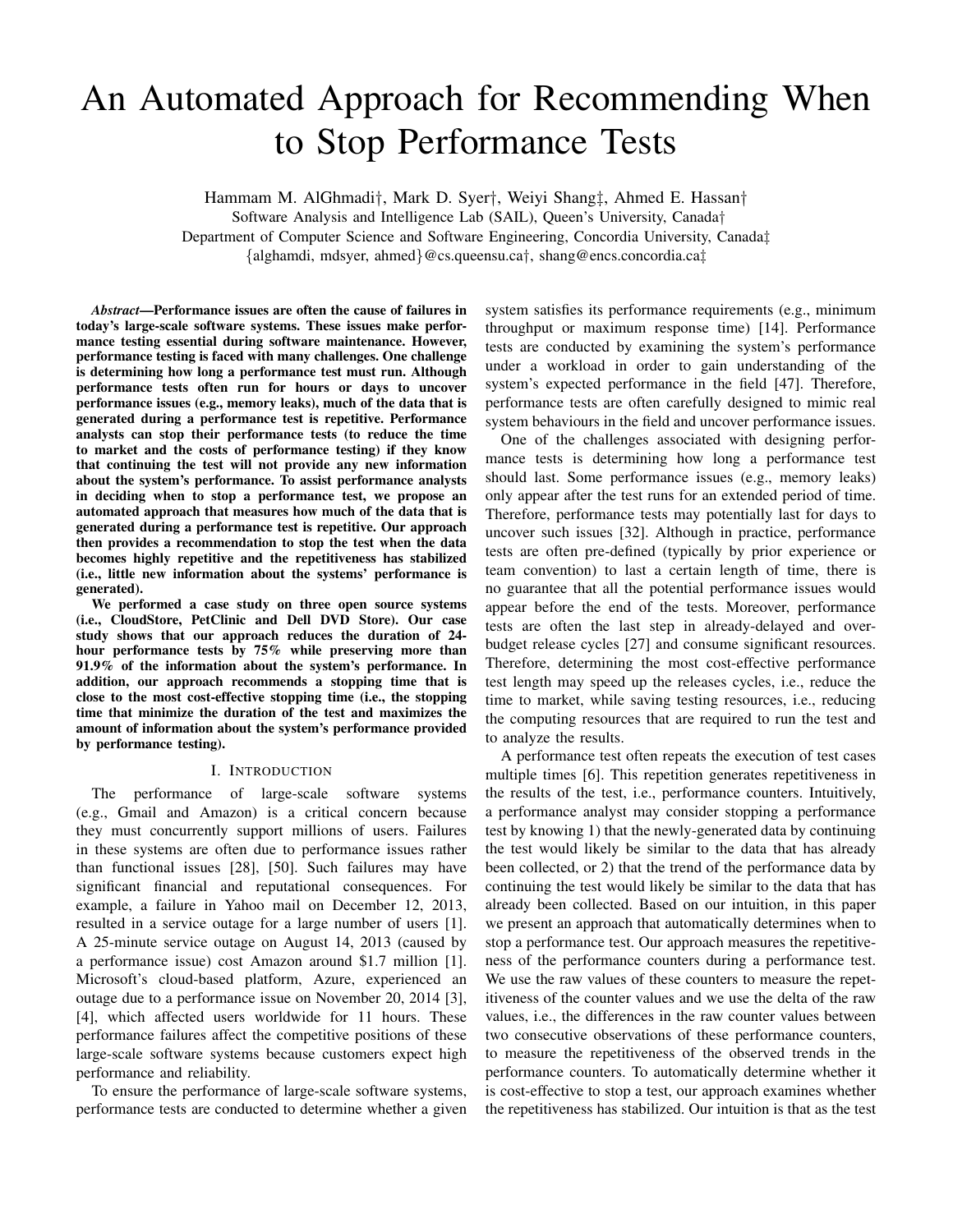progresses, the system's performance is increasingly repetitive. However, this repetitiveness eventually stabilizes at less than 100% because of transient or unpredictable events (e.g., Java garbage collection). Our approach would recommend stopping the test if the repetitiveness (for either raw values or delta values) stabilizes. In addition, the repetitiveness measured by our approach can be leveraged as a reference for performance analysts to subjectively determine whether to stop a performance test.

To evaluate our approach, we conduct a case study on three open-source systems (i.e., CloudStore, PetClinic and Dell DVD Store). We conducted performance tests on these systems with random workloads. We then used our approach to recommend when the tests should stop. We measure the repetitiveness in performance counters by running the test for 24 hours. We find that the data that would be generated after the recommended stopping time is 91.9% to 100% repetitive of the data that is collected before our recommended stopping time. Such results show that continuing the test after the recommended stopping time generates mostly repetitive data, i.e., little new information about the performance. In addition, we calculate such repetitiveness for every hour during the test and we find that the delay between the most cost-effective stopping time and our recommended stopping time is short, i.e., within a two-hour delay.

This paper makes two contributions:

- 1) We propose an approach to measure the repetitiveness of performance counters. Such measurements can be leveraged in future performance test research.
- 2) We propose a novel approach to automatically recommend the most cost-effective time to stop a performance test by examining the repetitiveness of performance counters.

This paper is organized as follows. Section II gives an overview of designing a performance test and prior research that assists in designing performance tests. Section III provides a motivation example in order to give a clearer idea of where and when to use our approach. Section IV explains the phases of our approach. We discuss our case study in Section V, followed by the results in Section VI. Then threats to the validity of our work are presented in Section VII. We conclude the paper in Section VIII.

# II. BACKGROUND AND RELATED WORK: DESIGNING PERFORMANCE TESTS

Performance testing is the process of evaluating a system's behaviour under a workload [5]. The goals of performance testing are varied and include identifying performance issues [46], verifying whether the system meets its requirements [42], and comparing the performance of two different versions of a system [36], [43].

Performance tests need to be properly designed in order to achieve such goals. There are three aspects that need to be considered when designing a performance test: 1) workload scenarios, 2) workload intensity and 3) test length. In this section, we discuss prior research along these three aspects.

# *A. Workload scenarios*

The first aspect of designing a performance test is to design the workload scenarios that will execute against the system. There are a number of strategies for designing these scenarios. Therefore, researchers have proposed approaches to assist in the design of workload scenarios.

- Covering the source code: A relatively naïve way of designing workload scenarios is to ensure that the scenarios cover a certain amount of the source code.
- *•* Covering the scenarios that are seen in the field: A more advanced way of designing workload scenarios is to ensure that the scenarios cover a certain amount of the field workload [47].
- *•* Covering scenarios that may expose performance issues. A typical test case prioritization approach is based on the number of potential faults that the test case may expose [37] or the similarity between test cases [38].

These approaches often generate workloads that are too large or complex to be used for performance testing. Therefore, performance analysts must determine the most important aspects of the workload using a reduction approach. Several approaches exist to reduce these workload.

Reduction based on code coverage in a baseline: Avritzer et al. propose a technique that limits the number of test cases by selecting a subset of the test cases [2]. First, a given system is modelled as a Markov chain, which consists of a finite number of states (i.e., each state consists of a sequence of rules that were fired as a result of a change in object memory). A subset of the test suite is selected to maximize test coverage (i.e., percentage of unique states covered by the test case). Jiang et al., propose a technique that is related to Avritzer's technique [2] in that both techniques define a set of different system states. However, Jiang et al., use a different definition for the state, which is the active scenarios that are extracted from the execution logs of the system under the test. Their technique reduces the time of User Acceptance Testing by comparing the scenarios (i.e., extracted from workload scenarios logs) of a current test and a baseline test [26]. The intuition of their technique is to measure whether all possible combinations of workload scenarios have already been covered in the test. The technique first identifies all the combinations of workload scenarios from prior tests. In a new test, if most of the combinations of workload scenarios have appeared, the test can be stopped. However, such a technique may not be effective for a performance test. Some workload scenarios with performance issues, such as memory leaks, would not have a large impact on system performance if they are only executed once. Such workload scenarios need to be repeated for a large number of times in order to unveil performance issues.

Hybrid reduction approach: Several researchers have proposed reducing the number of workload scenarios based on analyzing multiple dimensions. Mondal et al. propose a metric to prioritize the selection of test cases that maximizes both *code coverage* and *diversity* among the selected test cases using a multi-objective optimization approach [34]. Shihab et al. propose an approach that prioritizes lists of functions that are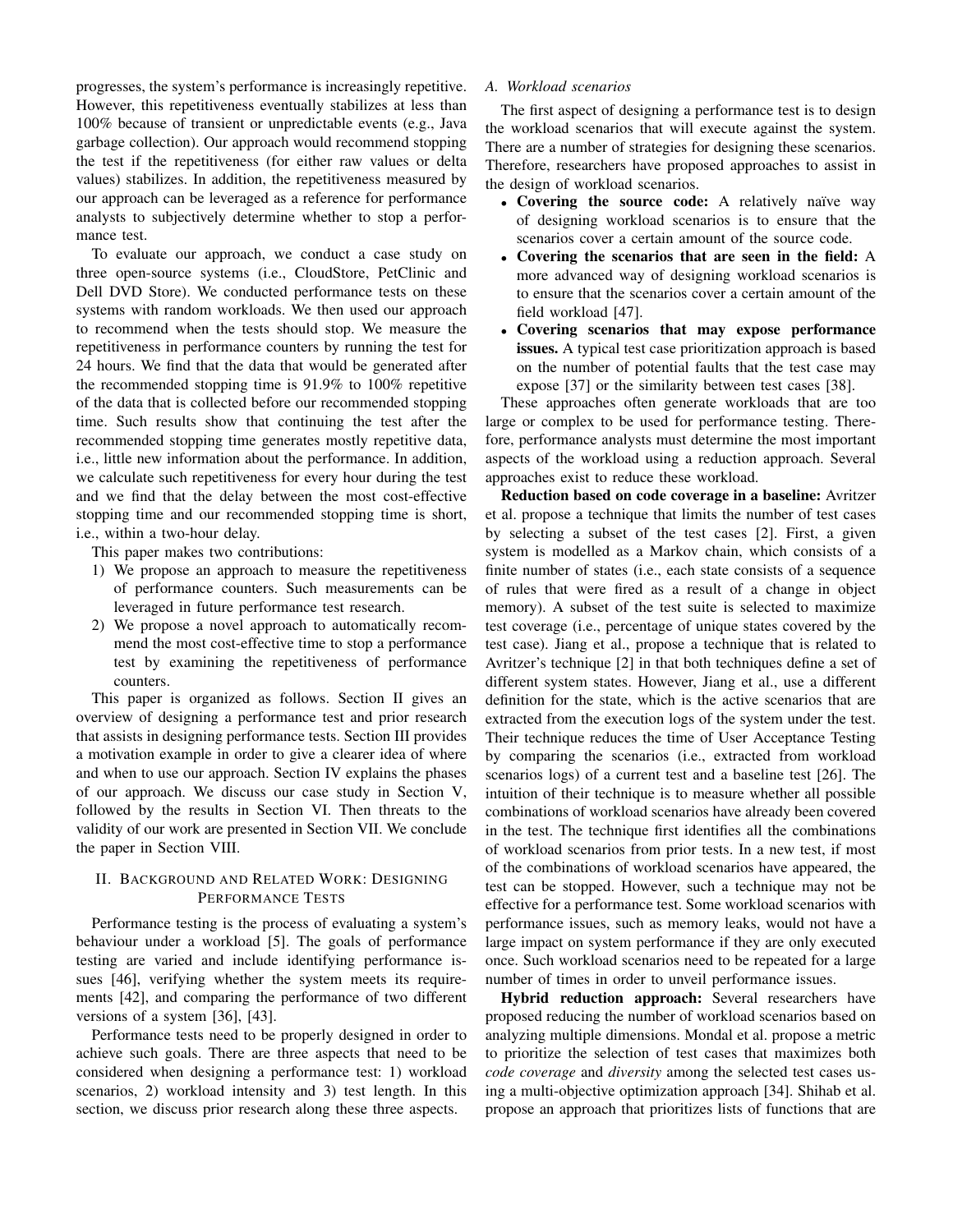recommended for unit testing by extracting the development history of a given system [44]. Cangussu et al. propose an approach based on an adaptive or random selection of test cases by using polynomial curve fitting techniques [11]. Hemmati et al. evaluate the effectiveness of three metrics (i.e., *coverage*, *diversity*, and *risk*) for test case prioritization [25]. Their work concludes that historical riskiness is effective in prioritizing test case in a rapid release setting. Elbaum et al. [19] propose a test case selection and prioritization techniques in a continuous integration development environment. Test cases that would execute modules that are related to newly-changed code are prioritized over other tests.

## *B. Workload Intensity*

The second aspect of designing a performance test is to specify the intensity of the workload (e.g., the rate of incoming requests or the number of concurrent requests). There are two strategies for designing a performance test:

- Steady workload: Using this strategy, the intensity remains steady throughout the test. The objective of this strategy, for example, can be to verify the resource requirements such as CPU and response time for a system under a test [45], and identifying performance issues (e.g., memory leaks) [8].
- Step-wise workload: Using this strategy, the intensity of a workload varies throughout the test. For example, a system may receive light usage late at night in comparison to other peak hours. Therefore, another strategy of designing a test is by changing usage rates (i.e., workload intensity). The *step-wise* strategy refers to increasing the workload intensity periodically. This strategy may be used to evaluate the scalability of a system [50]. Increasing the workload intensity may uncover the ability of the system to handle heavy workloads. Furthermore, Hayes et al., [24] describe the approach of adjusting the number of concurrent users as *not realistic* as it may give misleading results (i.e., any serious workload variation in the field may lead to a performance-related failures).

## *C. Test Length*

The third aspect of designing a performance test is to specify the duration of the test. The chosen test cases or workload scenarios can have a finite length. During a performance test, the execution of these test cases are repeated multiple times [17]. Jain [9] designs an approach to stops a performance test by measuring the variances between response time observations. Their approach recommends stopping the performance test when the variance is lower than 5% of the overall means. Busany et al. [10] propose an approach that can be used to reduce test length by measuring the repetitiveness of log traces.

Although there is little research on determining the length of a performance test, intuitively, a performance test may stop if 1) almost every possible raw value of the performance counters is observed, or 2) a trend of the performance test data is observed. In the first case, continuing the performance test would not generate any new data, while in the second case, one

may calculate (i.e., interpolate or extrapolate) the un-observed data based on the trend. Otherwise, if a test does not meet either stopping criteria, the test can be stopped based on a time length that is required or agreed upon by performance analysts. In practice, the decisions on stopping performance tests are often made based on performance analysts' experiences and intuition. Therefore, in this paper, we propose an automated approach that recommends the most cost-effective time to stop a performance test by measuring the repetitiveness of values and trends of performance test data.

#### III. A MOTIVATING EXAMPLE

Eric is a performance analyst for a large-scale software system. His job is to conduct performance tests before every release of the system. The performance tests need to finish within a short period of time, such that the system can be released on time. In order to finish the performance tests before the release deadline, Eric needs to know the most cost-effective length of a test. Eric usually performs the appropriate length of a performance test based on his experience, gut feelings, and (unfortunately) release timelines.

A performance test consists of the repeated execution of workload scenarios. Hence, Eric develops a naïve approach that verifies whether a performance test has executed all the scenarios. Once the test has executed all workload scenarios at least once, the test is stopped. However, some performance issues (e.g., memory leaks) may only appear after a large number of executions. Stopping the performance test after the execution of each workload scenario once would not detect such performance issues.

Eric uses performance counters to analyze the system's performance. If the performance counters become repetitive, continuing the test would not provide much additional information. In addition, Eric found that if he observed trends of a performance counter in the beginning of the test, he can use the trend to calculate the counter values in the rest of the test. Table I shows an imaginary example of four performance counters that are generated during a performance test. During the performance test, the memory usage has an increasing trend. Therefore, the delta between every two consecutive memory usage values are also shown in the table.

In this example, i.e., Table I, the values of the performance counters from time stamp 304 to 308, i.e., the time period *rep-1* in Table I, and 310 to 314 (i.e., *rep-2*), are repetitive to (i.e., exactly the same values as) time stamp 326 to 330 (i.e., *rep-1'*), and 321 to 325 (i.e., *rep-2'*). If the test is stopped at time stamp 321, Eric would not miss any performance counter value from the test, while the total duration of the test case would be reduced to 321 minutes.

Therefore, Eric re-designed his automated approach to recommend whether a performance test should continue or stop based on the repetitiveness of values or trends of the performance counters that are generated during the test. Once the data generated during a performance test becomes highly repetitive, the approach recommends that the test be stopped.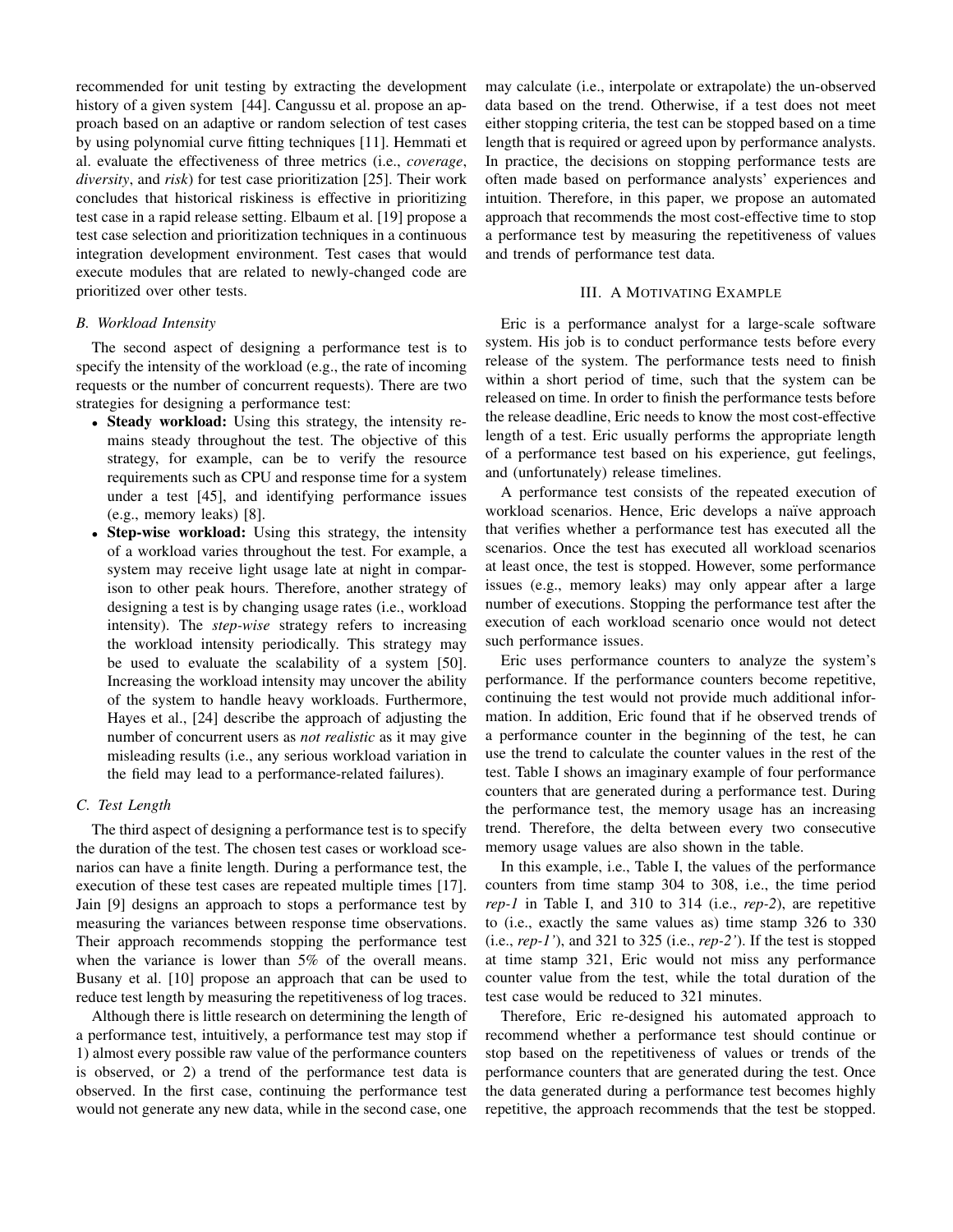TABLE I: An imaginary example of a performance counters file



In practice, tests last for hours or days and hundreds or thousands of performance counters and generated. Therefore, performance tests need a scalable and automated approach to determine when to stop. In the next section of this paper, we explain this automated approach in details.

# IV. OUR APPROACH FOR DETERMINING A COST-EFFECTIVE LENGTH OF A PERFORMANCE TEST

In this section, we present our approach for determining a cost-effective length of a performance test. Figure 1 presents an overview of our approach.

Table I shows an imaginary example of performance counters that would be collected during a performance test. The performance counters in Table I are collected every minute. The values of the performance counters at each time stamp are called observations. To ease the illustration of our approach, we show a small example with only four performance counters (i.e., response time, CPU usage, memory usage, and I/O traffic) and 30 observations. However, the number of performance counters and observations is much larger in practice.

To determine when to stop the performance test we periodically (e.g., every minute) collect performance counters during the test. After collecting the counters, we determine whether to use the raw values or the delta values of each counter. We then measure the likelihood of repetitiveness. Finally, we determine when repetitiveness stabilizes (and the test can be stopped) using the *first derivatives* of the counters.

We fit a smoothing splines to the likelihood and determine whether the likelihood of repetitiveness has stabilized using the first derivative. Our intuition is that as the test progresses, the system's performance is increasingly repetitive. However, this repetitiveness eventually stabilizes at less than 100% because of transient or unpredictable events. Therefore, we aim to identify this stabilization point. In the rest of this section, we present our approach in details.

## *A. Collecting Performance Test Data*

The collected performance counters are the input of our approach. Typical performance monitoring techniques, such as PerfMon [39], allow users to examine and analyze the performance counter values during the monitoring.

We collect both raw values of the counters and the delta of counters between two consecutive observations of each counter. We design our approach such that we either see highly repetitive values of the counters, or repetitive trend of the counters. Therefore, we collect raw values of the counters for measuring the repetitiveness of the counter values and we collect the delta of the counters to measure the repetitiveness of the counter trends.

Since our approach runs periodically, in our working example, the first time when we run our approach, we collect counters from the beginning of the test to the time stamp 320. The second time when we run our approach, we collect counters from the period of time from the beginning of the test to the 321 minute because we choose to run our approach periodically every minute.

#### *B. Determining the Use of Counter (Raw or Delta Values)*

Performance counters may illustrate trends during performance tests. For example, memory usage may keep increasing when there is a memory leak. On the other hand, some counters do not show any trends during a performance test. In this step, i.e., every time before we measure the repetitiveness of the generated performance counter values, we determine for each counter, whether we should use the raw or delta values. We leverage a statistical test (Mann-Kendall Test [33]) to examine whether the values of the counters that have already been generated during the test have a monotonic trend. The null hypothesis of the test is that there is no monotonic trend in values of a counter. A p-value smaller than 0.05 means that we can reject the null hypothesis and accept the alternative hypothesis, i.e., there exists a monotonic trend in the values of a counter. If there exists a statistically significant trend, we would use the delta values of the counter, otherwise, we would use the raw values of the counter.

For our working example, for the first time period, i.e., the  $301^{st}$  to the  $320^{th}$ , the memory counter is the only counter that has a statistically significant trend (i.e., a p-value that is *<*0.05 in the Mann-Kendall Test). Therefore, for our working example, we use delta memory instead of raw memory values.

#### *C. Measuring the Repetitiveness*

The goal of this step is to measure the repetitiveness of the performance counters that have already been collected since the beginning of a performance test. The more repetitive, the more likely that the test should be stopped, since the data to be collected by continuing the performance test is more likely to be repetitive.

It is challenging to measure repetitiveness of performance counters. Performance counters are measurements of resource utilizations. Such measurements typically do not have exact matches. For example, two CPU usage values may be 50*.*1%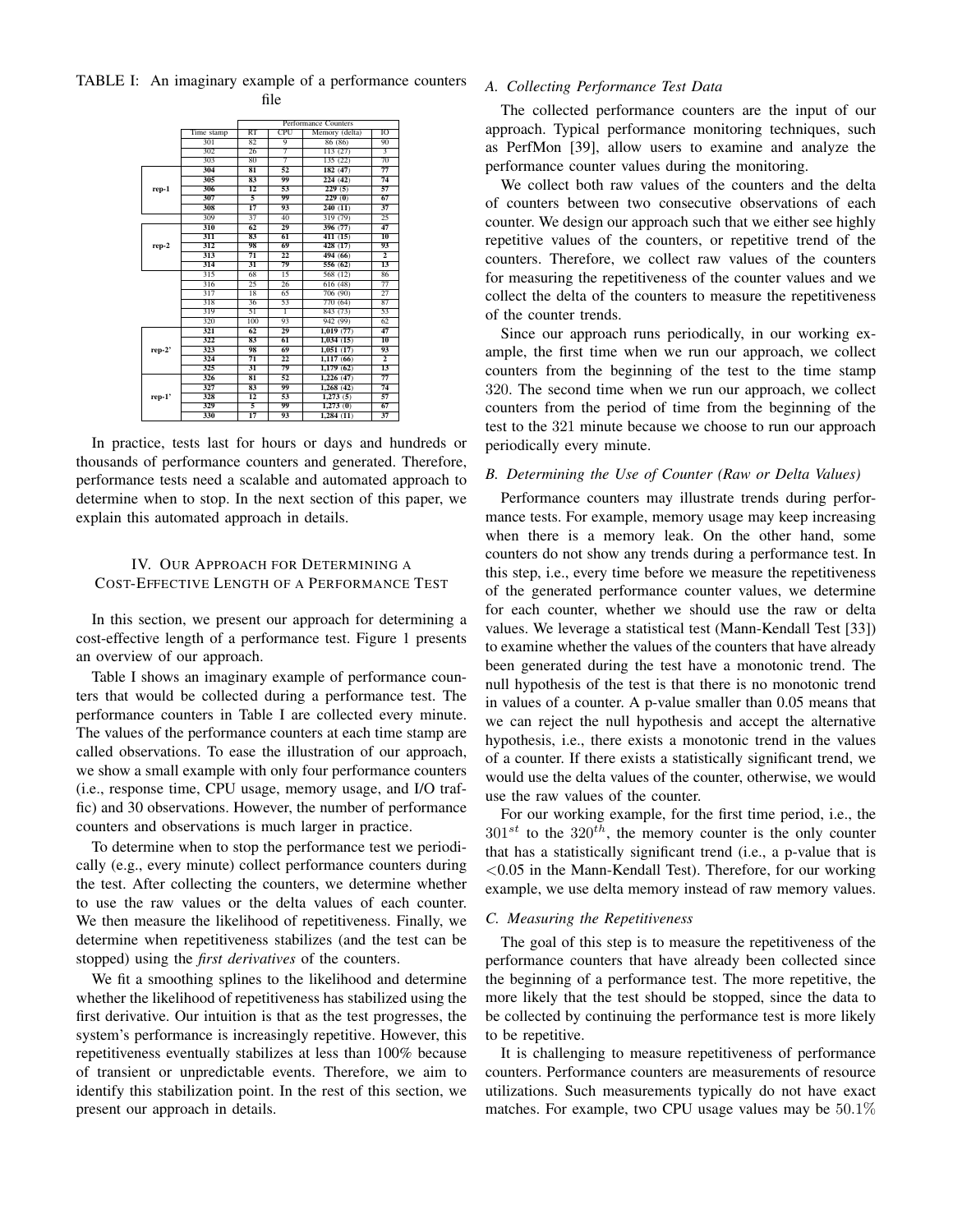

Fig. 1: An Overview of Our Approach

and 50*.*2%. It is hard to determine whether such difference between two performance counter values corresponds to an actual performance difference or is due to noise [30]. Statistical tests have been used in prior research and in practice to detect whether performance counter values from two tests reveal performance regressions [21], [43]. Therefore, we leverage statistical tests (e.g., Wilcoxon test [23]) to determine whether the performance counter values are repetitive between two time periods. We choose Wilcoxon test because it does not have any assumption on the distribution of the data.

# *1)* Selecting the First Random Time Period (Period<sub>*i*</sub>):

In order to measure the repetitiveness of performance counters, we randomly select a time period  $(Period<sub>i</sub>)$  from the performance test and check whether there is another period during the performance test that has generated similar data. The length of the time period  $len_{\tau}$  is a configurable parameter of our approach. In our working example, the performance test data shown in Table I has 30 observations. With a time period with 5 observations ( $len_\tau = 5$ ), we may select time period *Period<sub>i</sub>* from time stamp 317 to 321.

2) *Determining Whether Period<sub>i</sub> is Repetitive:* In this step, we determine whether there is another time period during the performance test that has similar data to  $Period<sub>i</sub>$ . First, we randomly select another time period  $(Period<sub>i</sub>)$ . We do not consider overlapping time periods  $Period<sub>i</sub>$ . For example, in Table I, any time period that contains observations from time stamp 317 to 321 is not considered. Second, we compare the data from  $Period_i$  to the data from  $Period_i$  to determine whether they are repetitive. If not, another time period is randomly selected (a "new"  $Period<sub>i</sub>$ ) and compared to  $Period<sub>i</sub>$ . If we cannot find a time period  $Period<sub>j</sub>$  that is similar to  $Period<sub>i</sub>$ , we consider  $Period<sub>i</sub>$  as a non-repetitive time period.

*a)* Calculating the  $S_{max}$  for  $Period_i$ : One may perform an exhaustive search on all the possible time periods to find a time period  $Period<sub>j</sub>$  that generates similar data as *Period<sub>i</sub>*. For our working example, since a time period consists of five observations (configured as a parameter), there are 16 possible time periods (i.e., those do not overlap with *Period<sub>i</sub>*). Usually a performance test for a long time, leads to a substantial number of possible time periods. For example,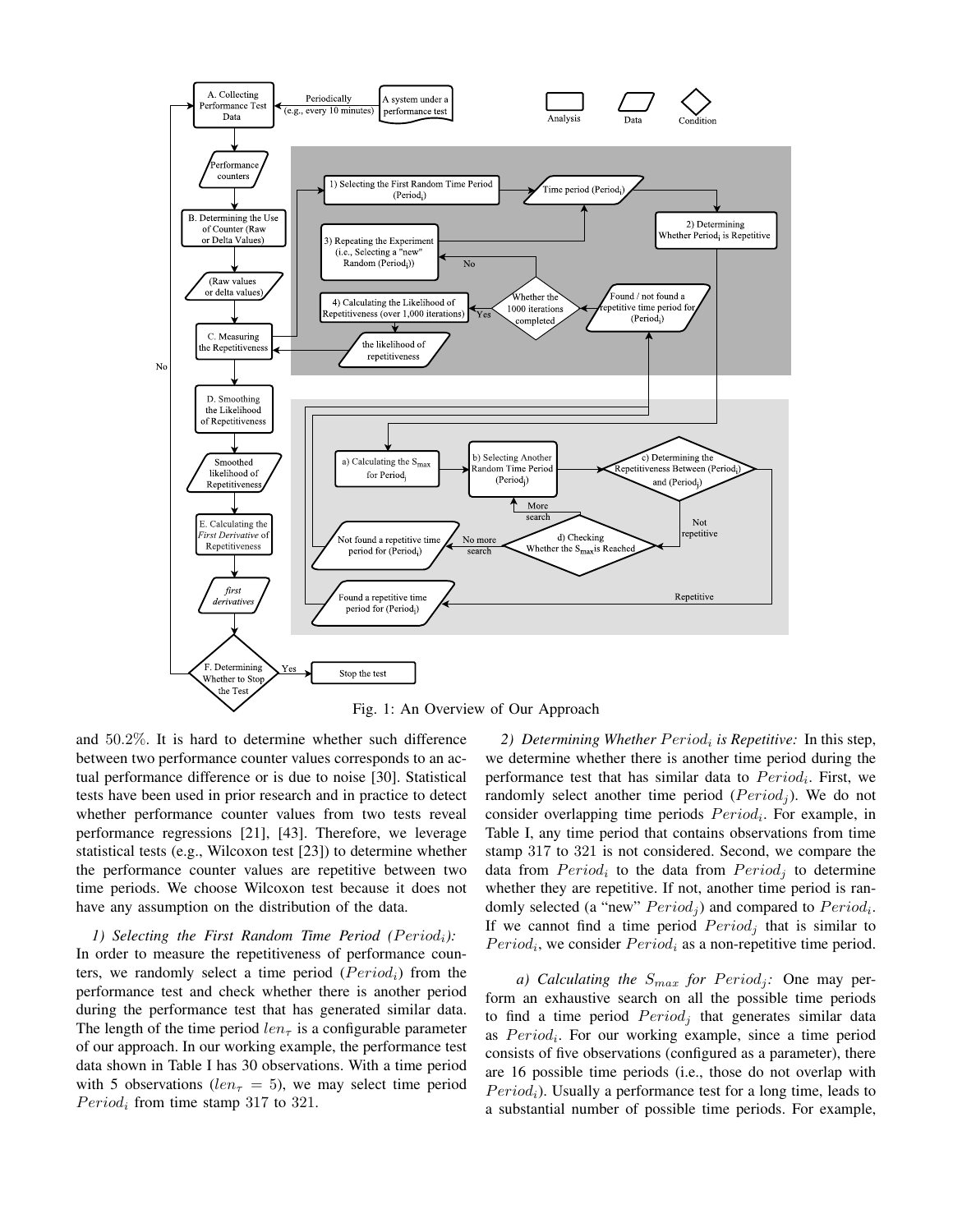a typical performance test that runs for 48 hours and collects performance counters every 30 seconds, would contain over 5,700 possible time periods of 30 minutes. Thus, our approach would likely take a long time to process. Since our approach aims to stop the performance test to reduce the performance test duration, we determine the number of searches  $(S_{max})$ based on a statistically representative sample size [31].

We consider all possible time periods that do not overlap with  $Period<sub>i</sub>$  as a population and we select a statistical representative sample with 95% confidence level and *±*5 confidence interval as recommended by prior research [31]. The confidence interval is the error margin that is included in reporting the results of the representative samples.

For example, if we choose the confidence interval of 5, and based on the random sample, we find that 40% of the time periods are repetitive. Such results mean that the actual likelihood of having repetitive time periods is between 35%  $(40-5)$  and  $45\%$   $(40+5)$ . The confidence level indicates how often the true percentage of having repetitive time periods lies within the confidence interval. For the same previous example, there is 95% likelihood that the actual likelihood of having repetitive time periods is between 35% and 45%.

By selecting a statistical sample of time periods to search for  $Period<sub>i</sub>$ , we can reduce the number of searches as in comparison to exhaustive search. For example, if there are 5*,* 000 time periods, we only need to randomly sample 357 time periods to compare to  $Period<sub>i</sub>$ . In our working example, the number of random time periods to search for  $Period_i$ is 15. Because we use a small size of data (i.e., 16) in our working example, the size of statistical sample does not have a large difference to the size of the entire data. With larger data, we would have a considerably larger reduction in the size of the statistical sample relative to the entire data.

*b)* Selecting Another Random Time Period ( $Period<sub>j</sub>$ ): We select a second random time period  $Period<sub>j</sub>$  with the same length as  $Period<sub>i</sub>$  and determine whether  $Period<sub>i</sub>$  and  $Period<sub>i</sub>$  are repetitive. In our working example, the time period (304,308) is randomly sampled as  $Period_i$ .

*c*) Determining the Repetitiveness Between Period<sub>i</sub> and *Period<sub>i</sub>*: To determine whether *Period<sub>i</sub>* (e.g., *(317,321)*) and  $Period_i$  (e.g.,  $(304,308)$ ) are repetitive, we determine whether there is a statistically significant difference between the performance counter values during these two time periods using a two-tailed unpaired Wilcoxon test [23]. Wilcoxon tests do not assume a particular distribution of the population. A  $p - value > 0.05$  means that the difference between the counter values from both time periods is not statistically significant and we cannot reject the hypothesis (i.e., there is no statistically significant difference of the counter values between  $Period_i$  and  $Period_j$ ). Failure to reject the null hypothesis means that the difference between the counter values from two time periods is not statistically significant. In such cases, we consider  $Period<sub>i</sub>$  and  $Period<sub>j</sub>$  to be repetitive. The *Wilcoxon test* is applied to all counters from both time periods. The p-values of *Wilcoxon tests* for the counters of our working example are shown in Table II.

TABLE II: Wilcoxon test results for our working example

|          |        | Performance Counters |        |       |  |  |  |  |  |
|----------|--------|----------------------|--------|-------|--|--|--|--|--|
|          |        | <b>CPU</b>           | Memory | Ю     |  |  |  |  |  |
| p-values | 0.0258 | 0.313                | 0.687  | 0.645 |  |  |  |  |  |

The two time periods ( $Period<sub>i</sub>$  and  $Period<sub>j</sub>$ ) are considered repetitive if all the differences of all the counters are not statistically significantly different between two time periods. For our working example, the difference between the response time (RT) in two time periods is statistically significant. Therefore, we do not consider the two time periods repetitive. In this case, another random time period  $Period<sub>j</sub>$  would be selected if the number of searches is not reached.

*d) Checking Whether the Smax is Reached:* If the total number of searches for a repetitive time period for  $Period_i$ is not yet reached, our approach will continue the search by selecting another random time period as  $Period<sub>i</sub>$ . Otherwise, the search will stop and  $Period<sub>i</sub>$  will be reported as **not** repetitive.

For our working example, when a random time period that consists of observation 301 to 305 is selected as  $Period<sub>i</sub>$ , the two time periods are repetitive (i.e., p-values of all counters are greater than 0.05). Thus, *P eriod<sup>i</sup>* is reported as repetitive.

*3) Repeating the Experiment:* The entire process (i.e., randomly select *Period<sub>i</sub>* and search for a repetitive time period  $Period<sub>i</sub>$ ) is repeated for a large number of times (i.e., 1,000) times) to calculate the repetitiveness of the performance counters. Efron et al., [18] state that 1,000 replications can make an inference of the data. Therefore, our approach repeats this process for 1,000 iterations. In every iteration, our approach will report whether the  $Period<sub>i</sub>$  is **repetitive** or **not repetitive**.

*4) Calculating the Likelihood of Repetitiveness:* We determine the repetitiveness by calculating the likelihood that a randomly selected *Period<sub>i</sub>* is determined to be **repetitive**. In particular, we divide the number of times that  $Period_i$  is reported as repetitive by 1*,* 000. After repeating the process in our working example 1*,* 000 times, the calculated likelihood of repetitiveness is 81.1%. This means that after 1*,* 000 iterations, a repetitive time period is found 811 times.

# *D. Smoothing Likelihood of Repetitiveness*

We fit a smoothing spline to the likelihood of repetitiveness that is measured so far while running the test to identify the overall trend in the likelihood of repetitiveness (i.e., increasing or decreasing). The smoothing spline helps to reduce the influence of short term variations in repetitiveness and increases the influence of the long term trends. We use the loess() function in R [20] to fit the smoothing spline.

# *E. Calculating the First Derivative of Repetitiveness*

To identify the time point where the likelihood of repetitiveness stabilizes, we calculate the *first derivative*. These *derivatives* quantify the difference between successive likelihoods. Providing that a *derivative* reaches  $\sim$  0, the test can be stopped. A *derivative* is calculated as follows:

$$
Derivative = \frac{likelihood_{current} - likelihood_{previous}}{Periodically_{diff}} \quad (1)
$$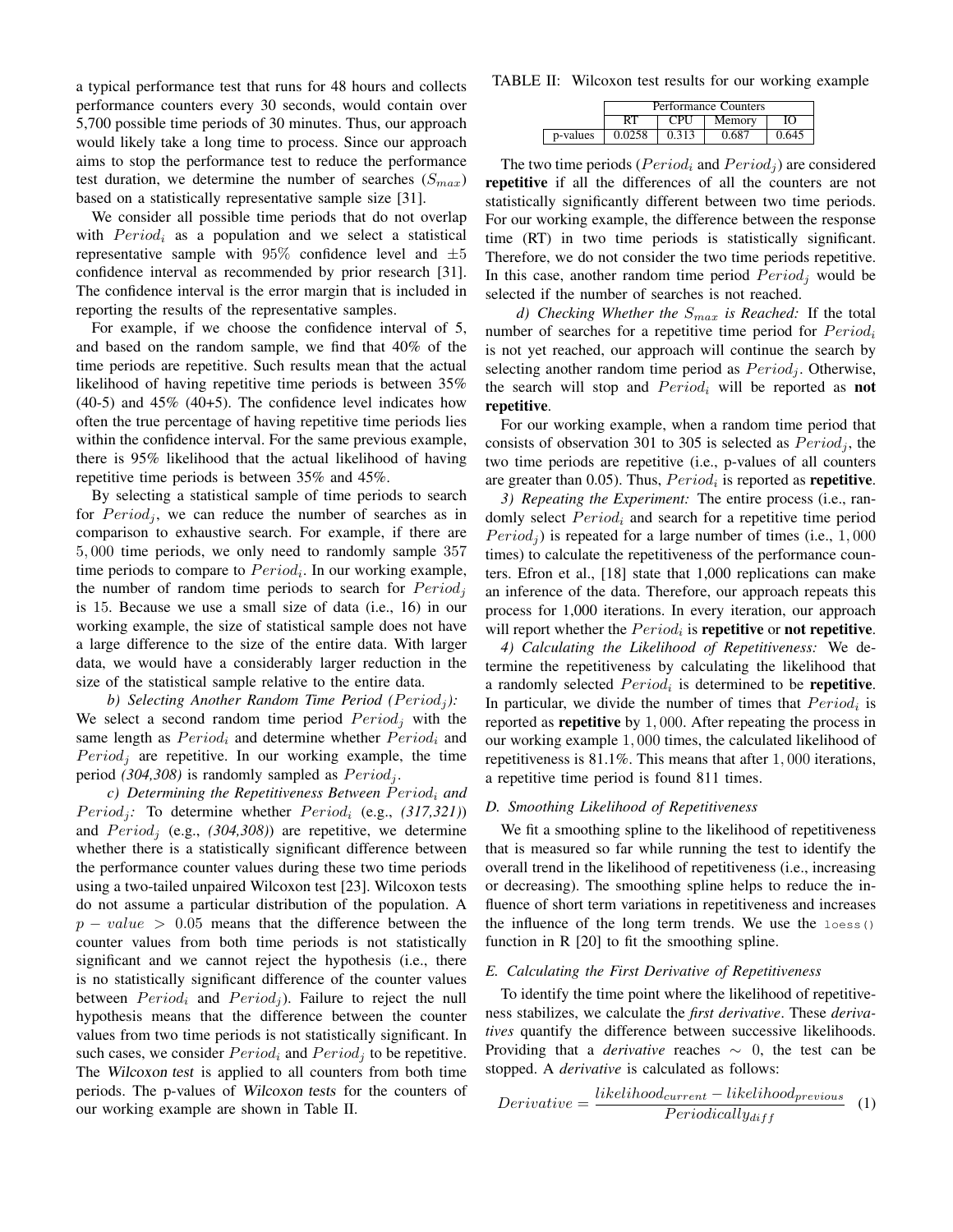Where the *Periodically<sub>diff</sub>* shows the number of minutes between the last time stamp at which the previous likelihood is calculated, and the last time stamp at which the current likelihood is calculated in minutes. For our working example, the difference between calculating a likelihood and another is one minute.

## *F. Determining Whether to Stop the Test*

In the final phase, we identify two parameters as configurations of our approach: 1) the threshold of first derivatives of repetitiveness (*Threshold*) and 2) the length of time that the first derivative of repetitiveness is below the threshold (*Duration*). If the first derivatives of repetitiveness is below the *Threshold* for equal or more than the *Duration*, our approach would recommend stopping the test. Moreover, *Duration* not only checks for the *Threshold*, but it also makes sure that the type of data of every counter does not change, i.e., every counter should stick with the same type of data (either raw data or delta data).

For our working example, a *Threshold* and a *Duration* are determined (i.e., as 0.1 and 3-minute, respectively). Therefore, the test can be stopped in the 326 minute because its first derivative is 0.031, the two following (i.e., 0.037 and 0.093) are less than our *Threshold* (i.e., 0.01), and the type of data does not change.

## V. EXPERIMENT SETUP

To evaluate our approach for determining when to stop a performance test, we perform experiments with three different large systems, i.e., CloudStore [40], PetClinic [41] and Dell DVD Store (DS2) [16]. In this section, we present the subject systems, the workloads that are applied to them, and our experimental environment.

#### *A. Subject Systems*

CloudStore [40] is an open-source e-commerce system that is built for performance benchmarking. Cloud Store follows the TPC-W performance benchmark standard [49].

PetClinic [41] is an open-source web system that aims to provide a simple yet realistic design of a web system. Pet-Clinic was used in prior studies for performance engineering research [12], [22], [28].

The Dell DVD store (DS2) is an open-source web system [16] that simulates an electronic commerce system to benchmark new hardware system installations. DS2 has been used in prior performance engineering research [36], [43].

## *B. Deployment of the Subject Systems*

We deploy the three subject systems in the same experimental environment, which consists of 2 Intel CORE i7 servers running Windows 8 with 16G of RAM. One server is used to deploy the systems and the other server is used to run the load driver. For all subject systems, we use Tomcat [48] 7.0.57 as our web system server and MySQL [35] 5.6.21 as our database.

## *C. Performance Tests*

We use the performance test suites, for each system. Our aim is to mimic the real-life usage of the system and ensure that all of the common features are covered during the test [7]. These suites exercise the subject systems when evaluating our approach. For CloudStore and PetClinic, their performance test suites are based on Apache JMeter. Apache JMeter is a performance testing software that is designed to generate load against online systems [29]. DS2 uses its own load generator that conducts a performance test by pushing a workload against the system. We run performance tests for 24 hours for all three subject systems. The workload scenarios for our test suites are preset by the JMeter and DS2 load drivers. To avoid intentionally generating a repetitive load, we randomly change load intensity during our performance tests.

## *D. Data Collection*

We collected both physical level and domain level performance counters as the results of the performance tests. We leverage a performance monitoring system named Perf-Mon [39] to collect physical level performance counters. We record CPU usage, memory usage and I/O traffic usage that are associated with the process of our systems during the performance tests. We also collect response time as domain level performance counters. Response time is used in prior performance engineering research to measure the performance of a system [13], [51]. Response time measures when a user sends a request to the system, how fast the system responses to the user. In our case study, we leverage JMeter to generate requests to the systems. As simulated users, JMeter tracks the response time of each request. Therefore, we leverage JMeter to measure the average response time for every ten seconds.

One of the challenges of leveraging performance counters that are generated from different sources is the clock skew [21]. In our case study, the PerfMon and the load generator (i.e., JMeter or DS2's driver) would not generate performance counters at exactly the same time. To address this challenge, we record performance counters every 10 seconds and use the average value of every three consecutive records that belong to the same half of a minute to generate a new value of the performance counter for every 30 seconds. For example, the CPU usage may be recorded three times at 12:01, 12:11 and 12:21, while the response time is recorded at 12:05, 12:15 and 12:25. We calculate the average values of CPU usage and response time as their values for the 12:00 to 12:30.

## *E. Parameters of Our Approach*

To determine when to stop a performance test, we apply our approach on the performance counters of the subject systems. Our approach requires three parameters to be configured: 1) the length of a time period  $(len_\tau)$ , 2) the threshold of first derivatives of repetitiveness (*Threshold*) and 3) the length of time that the first derivative of repetitiveness is below the threshold (*Duration*).

We choose three values of each parameter in order to evaluate our approach with different parameters. For the length of a time period, we choose two values including 15 minutes and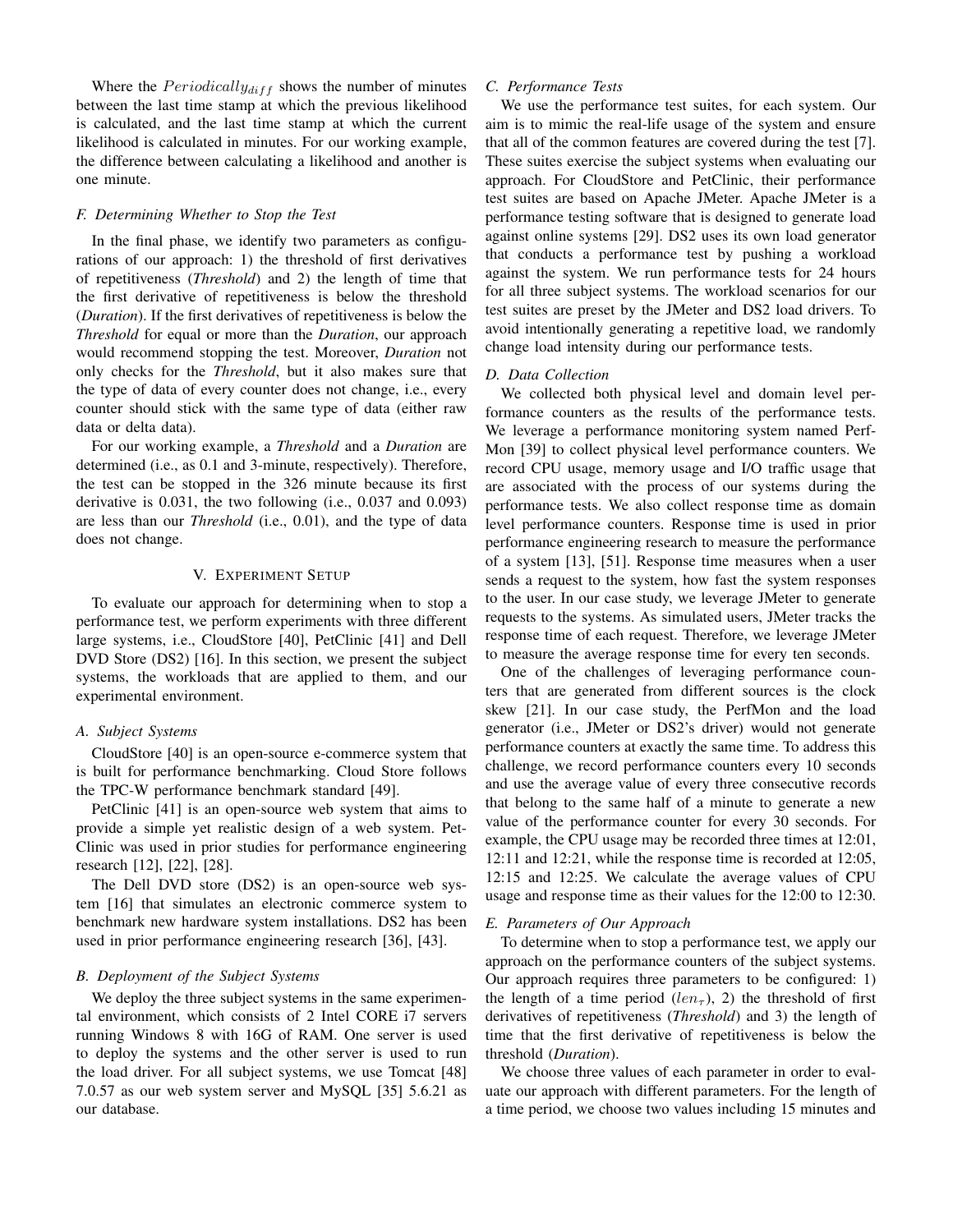30 minutes. For the threshold of derivatives of repetitiveness, we choose 0*.*1, 0*.*05 and 0*.*01. Finally, for the length of time that the first derivative of repetitiveness is below the threshold, we choose 30 minutes, 40 minutes and 50 minutes. Therefore, we have 18 different combinations of configurations for each subject system to evaluate our approach. In addition, our approach needs to run periodically with the performance test. In our case study, we choose to run our approach every 10 minutes in order to get frequent feedback on the repetitiveness of the performance counters.

# *F. Levering Existing (Jian's) Approach to Stop Performance Tests*

Jain also propose an approach that recommends when to stop a performance test [9]. Their approach recommends when to stop a performance test by measuring the variances between response time observations. We benchmark our approach by comparing the recommended stopping time of our approach to the recommended stopping time of Jain's approach. First, we group every consecutive number of response time observations into a number of batches. To determine the optimal size of batches, we keep increasing the size of batches and measure the mean of variance. The optimal size of a batch is the size before the mean variance drops [9]. In our experiments, we find the optimal sizes of batches are 1.5 minutes for CloudStore and 2 minutes for both DS2 and PetClinic. We then calculate the means of response time observations for every batch along with the overall means of response time values. Using the variances among the means of every batch, we calculate the confidence interval of the batch means of response time observations. During the test, the moment the confidence interval drops less than 5% of the overall means, the approach stops the test.

Jain's approach recommends extremely early stopping time. We find that Jian's approach recommends stopping our tests shortly after starting the test. The recommended stopping times are 7.5 minutes, 6 minutes and 20 minutes for CloudStore, DS2 and PetClinic, respectively. Intuitively, such extremely early stopping times cannot be used in practice since many performance issues, e.g., memory leak, can only appear after running the system for a long period of time.

## *G. Preliminary Analysis*

The assumption and the most important intuition of our approach is that the performance tests results are highly repetitive. Therefore, before evaluating our approach, we perform a preliminary analysis to examine whether the performance tests results are repetitive. We measure the repetitiveness of the performance counters that are collected during a 24-hour performance test.

All performance tests from the three subject systems are highly repetitive. The repetitiveness of PetClinic and DS2 is close to 100% and repetitiveness of CloudStore is between 92% to 98%. Such results mean that if we randomly pick performance counters from a 15 or 30 minutes  $len_{\tau}$  period from the performance tests, there is an over 92% likelihood that we can find another time period during the performance

| TABLE III: The stopping times that are recommended by |  |  |  |  |
|-------------------------------------------------------|--|--|--|--|
| our approach for performance tests. The values of the |  |  |  |  |
|                                                       |  |  |  |  |

stopping times are hours after the start of the tests.

|                 | Duration   |      | 30 minutes |       |      | $40$ minutes |       |      | $50$ minutes |       |  |
|-----------------|------------|------|------------|-------|------|--------------|-------|------|--------------|-------|--|
|                 | Threshold  | 0.1  | 0.05       | 0.01  | 0.1  | 0.05         | 0.01  | 0.1  | 0.05         | 0.01  |  |
| CloudStore      | 15 minutes | 5:10 | 6:20       | 7:10  | 5:10 | 6:20         | 7:10  | 5:10 | 6:20         | 7:10  |  |
|                 | 30 minutes | 5:30 | 6:10       | 11:20 | 5:30 | 6:10         | 14:10 | 5:30 | 6:10         | 18:20 |  |
| DS <sub>2</sub> | 15 minutes | 7:50 | 7:50       | 9:10  | 7:50 | 7:50         | 9:10  | 7:50 | 7:50         | 9:10  |  |
|                 | 30 minutes | 8:10 | 8:20       | 9:40  | 8:10 | 8:20         | 9:40  | 8:10 | 8:20         | 9:40  |  |
| PetClinic       | 15 minutes | 4:20 | 4:30       | 9:30  | 4:20 | 4:30         | 9:30  | 4:20 | 4:30         | 9:30  |  |
|                 | 30 minutes | 4:20 | 6:20       | 7:30  | 4:20 | 6:20         | 7:30  | 4:20 | 6:20         | 7:30  |  |

tests that either generates similar performance counter values or shows a similar trend. Such a high repetitiveness confirms that our approach may be able to stop the test within a much smaller amount of time.

## VI. CASE STUDY RESULTS

In this section, we present the results of evaluating our approach. Table III shows when our approach recommends that the performance test be stopped with different parameters. An undesired stopping time may be ether too early or too late. If a performance test stops too early, important behaviour may be missed. On the other hand, one may design an approach that stops the tests very late to ensure that there is no data that brings new information after the stopping time. However, stopping the tests late is against our purpose of reducing the length of a performance test.

To evaluate whether our recommended stopping time is too early, we measure how much of the generated data after our recommended stopping time is repetitive of the generated data before our recommended stopping time. The repetitiveness captures how much behaviour is missed when we stop the test early. To evaluate whether our recommended stopping time is too late, we evaluate how long is the delay between the recommended stopping time and and the cost-effective stopping time.

*Evaluating whether the recommended stopping time is too early.* We run a performance test for 24 hours. We note the time when our approach recommends that the test be stopped. We then divide the data that is generated from the test into data generated before the stopping time (i.e., *pre-stopping data* and (a) in Figure 2) and data generated after the stopping time (i.e., *post-stopping data* and (b) in Figure 2).

| Suggested stoping time                                                       |                                                                                  |  |
|------------------------------------------------------------------------------|----------------------------------------------------------------------------------|--|
| (a)<br>The data generated<br>before stopping the test<br>(Pre-stopping data) | (b)<br>Data that is generated<br>after stopping the test<br>(Post-stopping data) |  |
|                                                                              | Time                                                                             |  |



We follow a similar approach as described in Section IV to measure the repetitiveness between the pre-stopping data and the post-stopping data. First, we first select a random time period (*Period<sub>i</sub>*) from the post-stopping data. Second, we determine whether  $Period<sub>i</sub>$  is repetitive by searching for a  $Period<sub>i</sub>$  with performance counter data that is not statistically significantly different from  $Period<sub>i</sub>$ . Third, we repeat this process, i.e., selecting random  $Period<sub>i</sub>$  from (b) in Figure 2),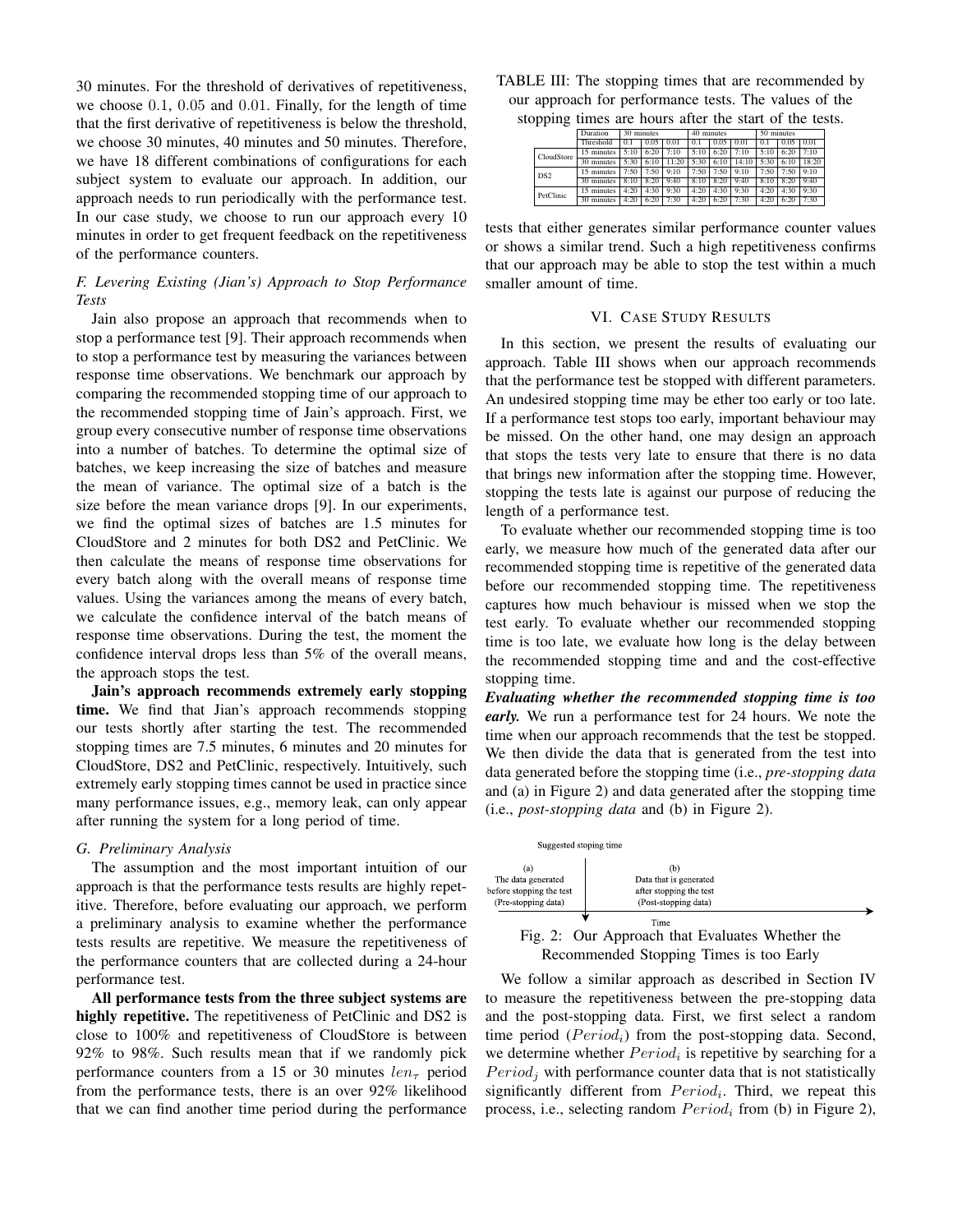TABLE IV: The percentages of the post-stopping generated data is repetitive of the pre-stopping generated data.

|  |                 | Duration                 | 30 minutes |     | 40 minutes      |      |                  | 50 minutes |      |                  |      |
|--|-----------------|--------------------------|------------|-----|-----------------|------|------------------|------------|------|------------------|------|
|  |                 | Threshold                | 0.1        |     | $0.05$ 0.01 0.1 |      | $0.05 \mid 0.01$ |            | 0.1  | $0.05 \mid 0.01$ |      |
|  | CloudStore      | 15 minutes               | 100        | 100 | 100             | 100  | 100              | 100        | 100  | 100              | 100  |
|  |                 | 30 minutes               | 100        | 100 | 100             | 100  | 100              | 100        | 100  | 100              | 100  |
|  | DS <sub>2</sub> | 15 minutes   97.6   97.1 |            |     | 100             | 97.8 | 198              | 100        |      | 98.6 97.7        | 99.9 |
|  |                 | 30 minutes   91.9   98.1 |            |     | 99.9            | 94.1 | 97.8             | 99.9       | 92.9 | 98.4             | 100  |
|  | PetClinic       | 15 minutes               | 100        | 100 | 100             | 100  | 100              | 100        | 100  | 100              | 100  |
|  |                 | 30 minutes               | 100        | 100 | 100             | 100  | 100              | 100        | 100  | 100              | 100  |

and  $Period_j$  from (a),  $1,000$  times. Finally, we calculate the likelihood that we can find a repetitive time period between the pre-stopping data and the post-stopping data.

To compute the likelihood that we can find a repetitive time period (i.e., the repetitiveness likelihood), we assume that *B* is the set of time periods before the stopping time, and *A* is the set of time periods after the stopping time.  $A \subset A$  where  $\forall \bar{a} \in A$  there exists a  $b \in B$  that is repetitive of  $\bar{a} \in A$ . Therefore, the repetitiveness likelihood is the size of  $\overline{A}$  divided by the size of *A*.

A very high repetitiveness likelihood indicates that continuing the test is not likely to reveal much new information about the system's behaviour. When the repetitiveness likelihood is high, then our approach recommended a good time to stop the test. Conversely, when the repetitiveness likelihood is low, then our approach recommended stopping the test too early (i.e., we stopped the test before all of the system's behaviour could be observed). Therefore, the higher repetitiveness likelihood, the better (i.e., more cost-effective) our decision to stop the test. *Evaluating whether the recommended stopping time is too late.* First, we identify the most cost-effective stopping time. In particular, we calculate the repetitiveness likelihood if we naïvely stopped the test at the end of every hour during the test. Then at every hour, we calculate *EffectivenessScore* using the following formula:

$$
EffectivenessScore = (R_h - R_{h-1}) - (R_{h+1} - R_h)
$$
 (2)

where  $R$  is a repetitiveness likelihood at the hour  $h$ . We use the *EffectivenessScore* to find the hour during the test that has maximum increase of repetitiveness before the hour and minimum increase of repetitiveness after the hour. The hour with highest score is considered the most cost-effective stopping time. Finally, we measure the delay between the recommended stopping time and the most cost-effective stopping time.

Note that, one cannot know such most cost-effectiveness before finishing the test to gather the complete dataset. We use the most cost-effectiveness stopping time to evaluate whether our approach can recommend stopping the test with minimal delay.

For example, if we find that a sequence of likelihood of repetitiveness from the  $1_{st}$  hour to the  $6_{th}$  is (12%, 16%, 89%, 92%, 97%, 97.5%), and the recommended stopping time is at the 6*th* hour. We first calculate the *EffectivenessScore*, and they are from the  $2_{nd}$  to the  $5_{th}$  hour as follows: (-69, 70, -2, -4.5). Therefore, the most cost-effective stopping time is the  $3<sub>th</sub>$  hour, and the delay is 3 hours.

*Results.* There is a low likelihood of encountering new data after our recommended stopping times. Table IV shows the stopping time and the likelihood of having repetitive data

TABLE V: The delay between the recommended stopping times and the most cost-effective stopping times.

|                 | Duration     | 30 minutes  |               | 40 minutes |      |                 | 50 minutes    |                   |             |       |
|-----------------|--------------|-------------|---------------|------------|------|-----------------|---------------|-------------------|-------------|-------|
|                 | Threshold    | 0.1         | 0.05          | 0.01       | 0.1  | $0.05 \pm 0.01$ |               | 0.1               | $0.05$ 0.01 |       |
| CloudStore      | 15 minutes   |             | $1:10$   2:20 | 3:10       | 1:10 | 2:20            | 3:10          | 1:10              | 2:20        | 3:10  |
|                 | 30 minutes   | 0:30        | 1:10          | 6:20       | 0:30 | 1:10            |               | $9:10$ $0:30$     | 1:10        | 13:20 |
| DS <sub>2</sub> | 15 minutes   | $3:50$      | 3:50          | 5:10       | 3:50 |                 | $3:50$   5:10 | 3:50              | 3:50        | 5:10  |
|                 | $30$ minutes | 5:10        | 5:20          | 6:40       | 5:10 | 5:20            | 6:40          | 5:10              | 5:20        | 6:40  |
| PetClinic       | 15 minutes   | $0:20$ 0:30 |               | 5:30       | 0:20 | 0:30            |               | $5:30 \quad 0:20$ | 0:30        | 5:30  |
|                 | 30 minutes   | 0:00        | 1:20          | 2:30       | 0:00 | 1:20            | 2:30          | 0:00              | 1:20        | 2:30  |

after the stopping time. We find that the likelihood of seeing repetitive data after the stopping time is between 91.9% to 100%. Therefore, the results of our approach are not overly impacted by choosing different values for the parameters.

There is a short delay between the most cost-effective stopping time and the stopping time recommended by our approach. Table V shows the delay of our approach to find a cost-effective stopping times of the tests. Out of 54 stopping times in Table V, 27 are under three hours away from the most cost-effective stopping times. Whereas, only six stopping times that are recommended from our approach are more than six hours away from the cost-effective times, i.e., all when setting *Threshold* as 0*.*01.

The measurement of repetitiveness can be used by stakeholders to subjectively decide when to stop a performance test. Our approach recommends when to stop a performance test and measures the repetitiveness of the performance counters, during the performance test. Such measurements quantify the risk that is associated with stopping the test early. Performance analysts and other stakeholders (e.g., project managers and release engineers) can leverage such information to subjectively decide whether they are willing to take the risk to stop the test (i.e., comfort level).

*The post-stopping data is highly repetitive (91.9% to 100%) to the pre-stopping data. There is only a short delay between the recommended stopping times by our approach and the most cost-effective stopping times. In 27 out of 54 cases the delay is under 3 hours away from the optimal stopping times.*

Ĭ.

 $\overline{a}$ 

# VII. THREATS TO VALIDITY

## *A. Threats to Internal Validity*

⇤

 $\overline{a}$ 

Choices of Thresholds. Our approach requires three parameters as thresholds to determine whether to stop a performance test. To evaluate the sensitivity of our approach against different thresholds, we chose three values for each threshold. We evaluate our approach with the combinations of different thresholds. We find that the choice of these parameters impacts our recommended stopping time. Further studies may consider automatically optimizing our approach by choosing optimized thresholds.

Randomness in the Experiments and the Approach. To avoid intentionally generating a repetitive data in our experiments, we randomized the workload of the performance tests. Furthermore, time periods, i.e.,  $Period_i$  and  $Period_j$ , are selected randomly. The choice of making random selection was made to speed up our approach. Also, to avoid the negative effect of this random selection, we repeat this selection process for 1,000 iterations. Future studies may consider more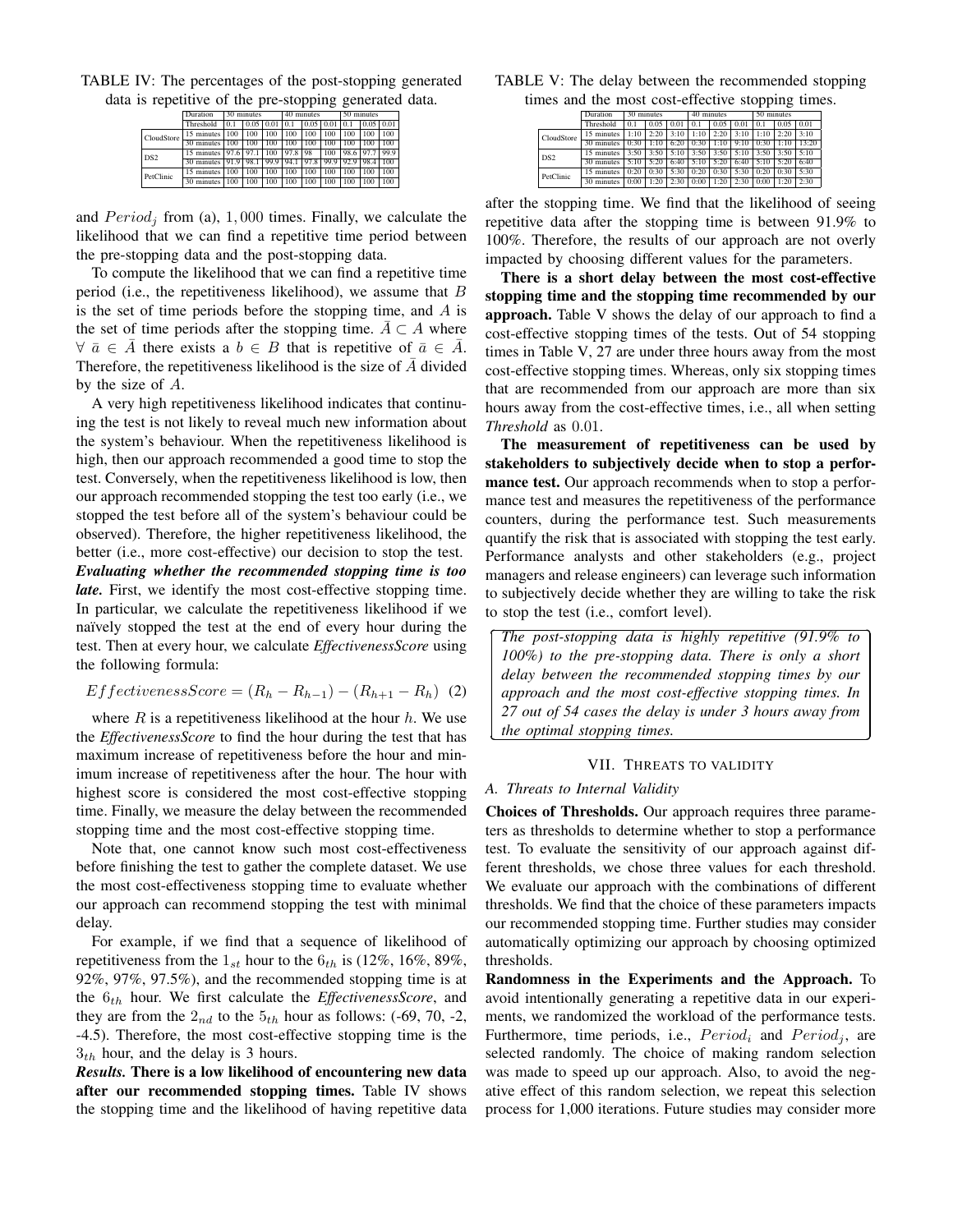evaluation of this randomness by replicating the experiments and running our approach multiple times.

# *B. Threats to External Validity*

Our Subject Systems. We used three open-source ecommence systems (i.e., CloudStore, PetCinic, and DS2) to evaluate our approach. The programming language used for DS2 is PHP, while Java language is used for both CloudStore and PetCinic. Our approach may not have similar results when applied to other systems. However, the goal of this paper is not to recommend a universal "stopping time", but to propose an approach that helps performance analysts determine whether to stop their performance tests. More case studies on additional software system (e.g., commercial systems) in additional domains and additional tests are needed to evaluate our approach.

Our Performance Tests. Our approach assumes that the system's performance eventually becomes repetitive. However, our approach is agnostic to whether this repetition occurs when system's is performing well, experiencing performance issues or encountering a performance bottleneck. Moreover, in the performance tests of our case study, the load drivers periodically send pre-defined combinations of requests to the systems to evaluate performance. However, large software system, especially commercial systems, may leverage more complex workload in performance tests. Evaluating our approach with more complex performance tests is needed in our future work.

## *C. Threats to Construct Validity*

The Quality of Performance Counters. In our case study, we leverage PerfMon and load drivers (i.e., JMeter and DS2 driver) to provide performance counters. In particular, the response time provided by our load drivers is an average value of response time of all the requests that are responded during a time period. However, by calculating the average response time, we may fail to identify extreme values. Similarly, the CPU usage, Memory usage and I/O traffic are also calculated by averaging their values over a small time period. Using different time periods to measure performance counters to evaluate our approach will address this threat.

Determining Repetitiveness. In our approach, we consider two time periods to be repetitive only if none of the performance counters are statistically significantly different between two time periods. In practice, domain experts may consider two time periods repetitive even with some performance counters that are not statistically significantly different. However, our approach uses a stricter rule to make sure that the two time periods are repetitive to ensure that performance testers will have confidence in our recommendations. Performance analysts may choose to use a less strict rule for repetitiveness based on the subject systems.

The Choice of Our Performance Counters. We use four performance counters (i.e., CPU usage, memory usage, I/O traffic and response time) in the evaluation of our approach. All of these performance counters are widely used in prior

research (e.g., [36], [43], [46]), and by developers [15]. In a typical performance test, hundreds of different performance counters are collected. However, comparing every performance counter to identify repetitiveness would be time consuming. Moreover, many of the performance counters are highly correlated [32]. Future studies may consider more and different type performance counters. Considering to use a workload counter (e.g., throughputs), might be more beneficial for our approach.

Measuring Trends in Performance Counters. We use the Mann-Kendall Test to determine whether a performance counter has a monotonic trend since the beginning of the test and we use delta values of every two consecutive observations a performance counters to measure the trend. However, a performance counter may exist more complex (e.g., sinusoid trends) trends or the trends may not start at the beginning of the test. In our future work, we will extend our approaches in order to identify other trends in performance counters.

The Length of the Performance Test. We evaluate our approach by examining likelihood of missing unique (i.e., nonrepetitive) data if we stop the test early. However, it is impossible to run the test forever to know all the possible data that may generated from the test. Therefore, we run the test for 24 hours as an initial test length. The evaluation of our approach may have different results if a different stopping point is chosen. However, our approach not only recommends when to stop the test, but calculates the likelihood that future performance counters will be repetitive. Therefore, performance analysts should have more confidence in our approach. Future evaluations of our approach against different initial test lengths can address this threat.

## VIII. CONCLUSION

Performance testing is critical to ensuring the performance of large-scale software systems. Determining the length of performance tests is a challenging, yet important, task for performance testers. Therefore, we propose an approach to automatically recommend when to stop a performance test. Our approach measures the repetitiveness of the data that is generated since the start of the performance test. Repetitiveness of performance counters is due to repeating values or repeating trends in the counters. If the repetitiveness of performance counters stabilizes, then our approach recommends that the test be stopped.

The highlights of this paper are:

- We propose an approach to measure the repetitiveness of performance counters.
- We propose an approach to automatically recommend when to stop a performance test based on the repetitiveness of performance counters.
- *•* Our approach recommends a stopping time that is close to the most cost-effective stopping time (i.e., the stopping time that minimize the duration of the test and maximizes the amount of information about the system's performance provided by performance testing).